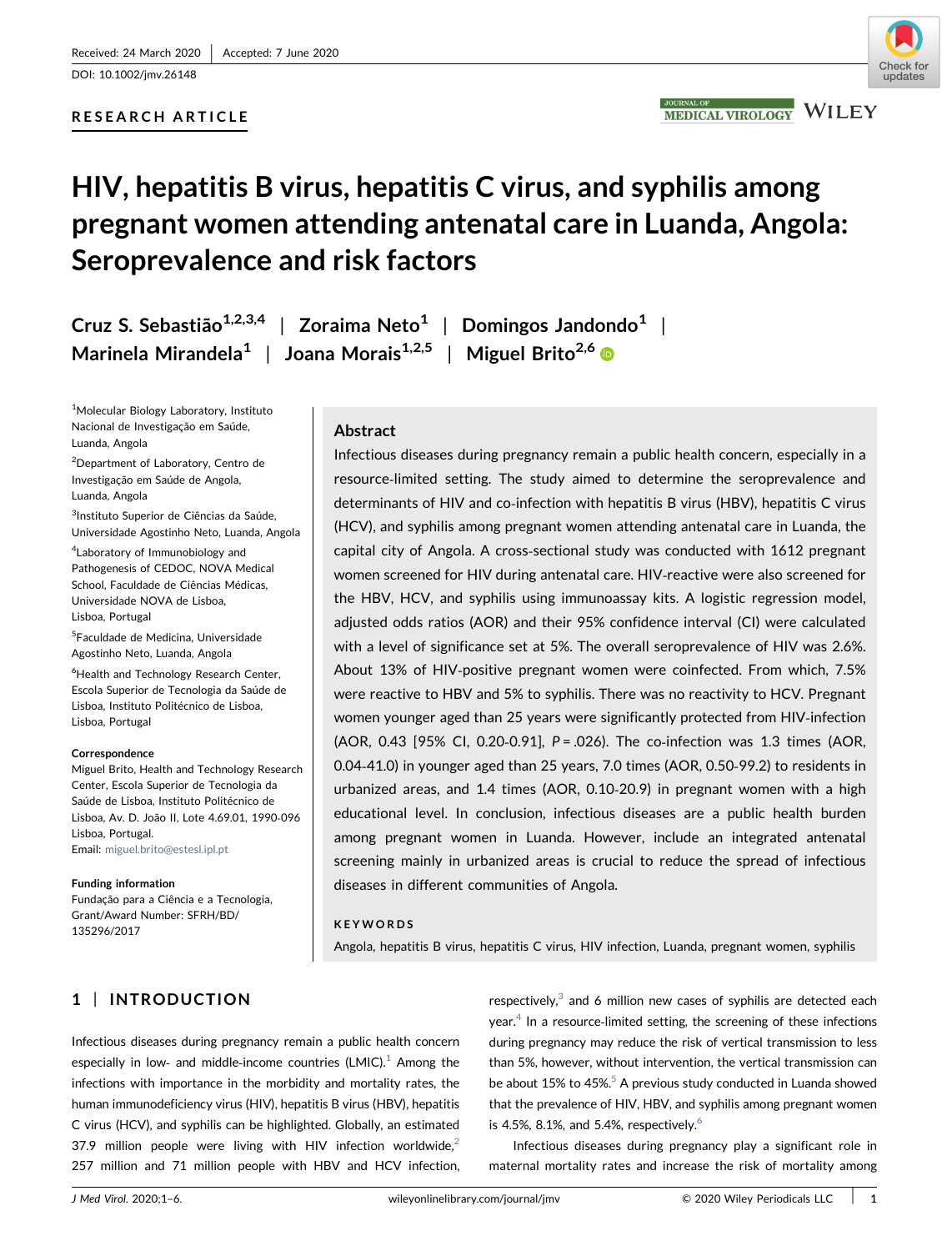neonates during the first weeks of life. However, understanding the factors related to infectious diseases would be beneficial for any program to prevent the spread of infections. Previous studies have reported that the lack of formal education, inadequate access to health care and poverty increase the risk of spread infectious diseases mainly in  $LMICS$ <sup>[7](#page-4-0)</sup> Limited information regarding determinants of the spread of infectious diseases is available among pregnant women from Luanda. Thus, the current study was conducted to estimate the seroprevalence and determinants related to infectious diseases in pregnant women attending antenatal care in Luanda, the capital city of Angola. This seroepidemiological study is critical in understanding and to strengthen the control of infectious diseases in the different communities of Angola.

# 2 | MATERIALS AND METHODS

### 2.1 | Study design and setting

The current study was part of a cross‐sectional study carried out with 1612 pregnant women at all stages of pregnancy attending antenatal care at the Lucrecia Paim Maternity hospital during the months of April to June 2018, in Luanda, the capital city of Angola. This is a public hospital and reference center which provides health care for pregnant women and newborns from all provinces of Angola. The hospital team registered and codified of participant's identities and providing follow up care. The research team used a structured closed‐ended questionnaire to obtain information regarding personal sociodemographic characteristics (age, local of residence, level of education, and occupation).

# 2.2 | Sample collection, molecular, and serological testing

The capillary puncture was performed and an estimated volume of 50 µL of the blood samples was collected with capillary tubes in each participant. An anti-HIV rapid test was performed at the health facility using the Determine HIV 1/2 Rapid Test (Alere, Japan). The rapid HIV test was considered positive when two lines of any intensity appeared in the control and patient areas, while tests with only one line in the control area and no lines in the patient area were considered negative. All tests that did not reveal any lines or did not reveal the line in the control area were considered invalid and the test was repeated with a new sample. The HIV‐reactive pregnant women were retested with the rapid HIV test Unigold HIV (Trinity Biotech, Ireland), according to the national guidelines for HIV testing in Angola.<sup>[8](#page-4-0)</sup> Pregnant women were considered HIV-positive when they presented independent positive results for both Determine and Unigold rapid HIV tests. There were no discordant results. A volume of 5 mL of intravenous whole blood was collected in a tube containing ethylenediaminetetraacetic acid (EDTA) in all HIV‐positive pregnant women. The tubes containing the blood samples were centrifuged,

the plasma was aliquoted and stored at −80°C until further analysis. Plasma samples were thawed and HIV ribonucleic acid (RNA) was manually extracted from 140 μL of plasma with the QIAamp Viral RNA kit (QIAGEN, Germany), according to the instructions provided by the manufacturer. The HIV-infection was further confirmed by nested polymerase chain reaction (PCR) using the protocol described previously.<sup>[9](#page-4-0)</sup> Commercially available immunoassay rapid test kits were used to screen the presence of the HBV (Rapid Labs, UK), HCV (Rapid Labs), and Syphilis (Labmann). Briefly, a volume of 50 µL of plasma sample was used for each rapid test targeting the HBV, HCV, and Syphilis. Following the manufacturer's instructions, the rapid tests were considered positive when two lines appeared in the control and patient areas, while tests with only one line in the control area were considered negative. All tests that did not reveal any lines or did not reveal the line in the control area have been invalidated and the test repeated. No external controls (known as positive and negative) were included. The laboratory procedures, molecular and serological testing were performed at the molecular biology laboratory of the Instituto Nacional de Investigação em Saúde (INIS), in Luanda, Angola.

# 2.3 | Statistical analysis

The data were coded, entered, and analyzed in the Statistical Package for the Social Sciences (SPSS) version 25 (IBM SPSS Statistics). The frequencies and percentages were part of the descriptive analysis. Mean and the standard deviation (SD) were recorded to the data normally distributed. All variables were categorized and dichotomized to check potential interactions on the occurrence of infection. A univariate and multivariate logistic regression model was performed with all independent variables. The goodness of fit was based on the Hosmer‐Lemeshow test. Odds ratio (OR) and their 95% confidence intervals (CIs) were calculated. The reported p-value are two-tailed and deemed statistically significant when  $P < 0.05$ .

### 2.4 | Ethical considerations

HIV test is offered in all pregnant women as part of the routine tests in antenatal screening public health programs. Ethical approval for this study was obtained from the Ethics Committee of Angola (reference number 13/2018) and the general directorate from Lucrecia Paim Maternity (reference number 083/GDG/MLP/ 2018). Moreover, verbal and written consent was secured from each pregnant woman, their parent or legal guardian after the objectives of the study were explained to them. The information from the participants and the clinical sample collected was used only for the stated objectives and kept confidential. Consent to participate was secured from all participants, their parent or legal guardian before being enrolled in the study, and agreed with the publication of the findings.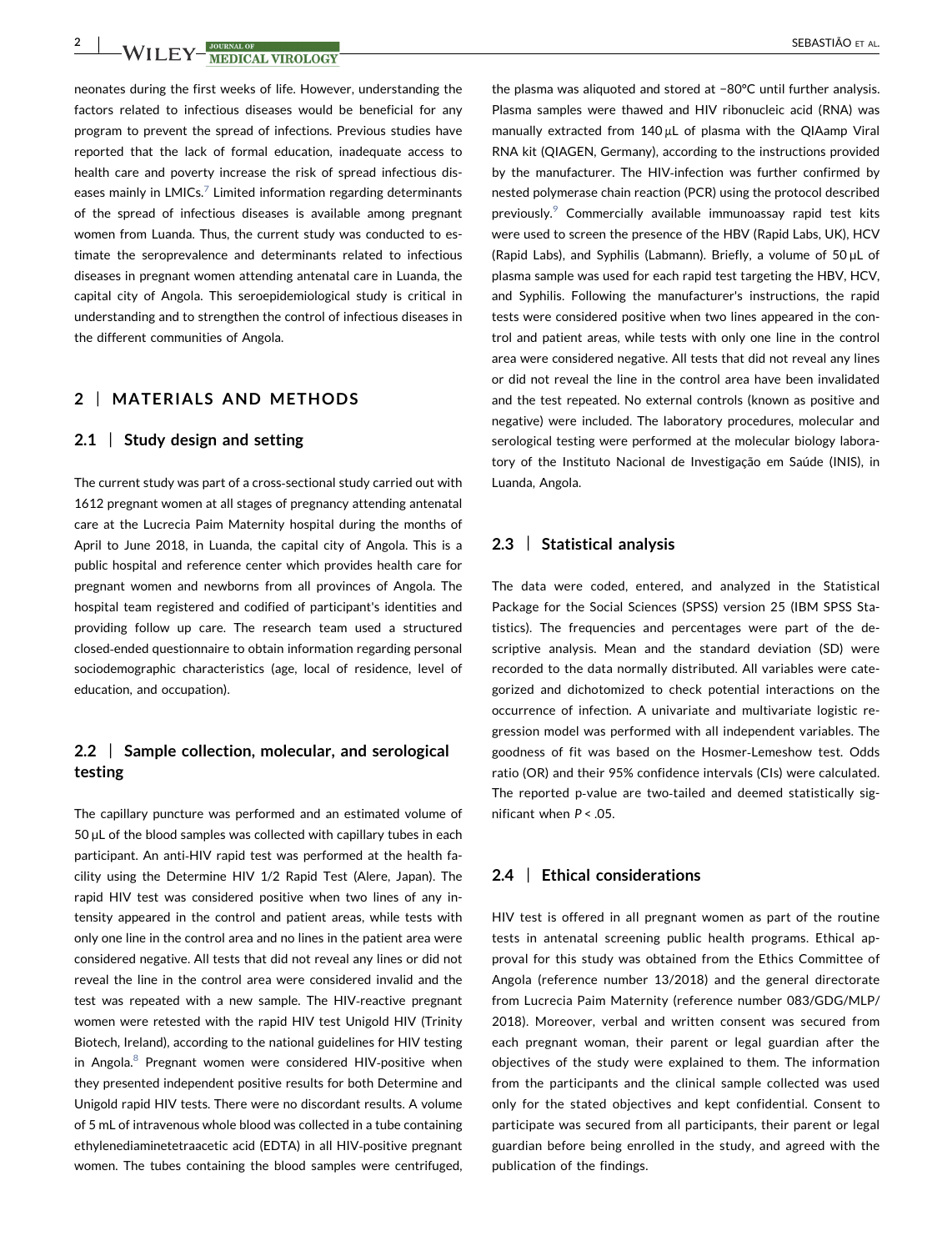# SEBASTIÃO ET AL.  $\begin{array}{c|c} \text{SUBASTIÃO ET AL.} \end{array}$   $\begin{array}{c|c} \text{JOURNAL OF} \end{array} \begin{array}{c} \text{JOURNAL OF} \end{array} \begin{array}{c} \text{JOURNAL OF} \end{array} \begin{array}{c} \text{JUPOT OCF} \end{array} \begin{array}{c} \text{AIC F} \end{array} \begin{array}{c} \end{array} \begin{array}{c} 3 \end{array}$

# 3 | RESULTS

### 3.1 | Sociodemographic characteristics

A total of 1612 pregnant women took part in this study. The general background of pregnant women is displayed in Table [1](#page-2-0). Age ranged from 12 to 45 years. The mean age was  $27 \pm 7$  years old. A greater number of the pregnant women (61.8%) were in the age group ≥25 years, living in a rural area (60.1%), with a high educational level (57.3%), and employed (54.5%). There were 102 (6.3%) pregnant women in their first trimester of gestational, 176 (10.9%) in their second trimester, and 1334 (82.8%) in their third trimester.

# 3.2 | Seroprevalence and determinants of HIV and co‐infection

Forty-two pregnant women out of 1612 enrolled in this study were reactive against HIV antibodies, which represented an overall seroprevalence of 2.6%. Although no significant outcome was observed, multivariate analysis showed marginally increase in likelihood of contracting HIV infection in pregnant women residents in an urbanized area (AOR, 1.41 [95% CI, 0.76-2.60], P = .276), with a high educational level (AOR, 1.01 [95% CI, 0.53‐1.95], P = .969), and employed (AOR, 1.03 [95% CI, 0.54‐1.97], P = .933). On the other hand, both univariate and multivariate analyses showed a significant protective factor from HIV‐infection in pregnant women younger aged than 25 years ( $P < .05$ ) (Table [1\)](#page-2-0).

The screened and respective determinants of co-infection were evaluated in 40/42 HIV‐positive pregnant women. Due to the lack of screening kits, 2/42 HIV‐positive pregnant women were not tested. Overall, 5/40 (12.5%) HIV‐positive pregnant women were coinfected. From which, 3/40 (7.5%) were reactive to HBV and 2/40 (5%) were reactive to syphilis. None of these screened HIV‐positive pregnant women were reactive to HCV and there was no triple infection. There was no significant outcome regarding sociodemographic characteristics and co-infection, but the likelihood to be coinfected in pregnant women younger aged than 25 years was 1.3 times (AOR, 0.04‐41.0), residents in urbanized areas were 7.0 times (AOR, 0.50‐99.2), and with a high educational level was 1.4 times (AOR, 0.10‐20.9) (Table [2](#page-3-0)).

# 4 | DISCUSSION

HIV testing in pregnant women is a good indicator of the epidemic in the general population and has been used to predict the pre-valence of young children.<sup>[10](#page-4-0)</sup> Since the first case of HIV infection was reported in 1985 in Angola, the infection has spread rapidly to the general population from urbanized to rural areas.<sup>[11](#page-4-0)</sup> Although there are studies with a comparatively high seroprevalence in pregnant women, as in Ethiopia  $(5.5\%)$ ,  $^{12}$  $^{12}$  $^{12}$  Tanzania  $(5.6\%)$ ,  $^{13}$  $^{13}$  $^{13}$  and Cameroon (6%), $14$  the HIV prevalence in this study was slightly lower. In contrast, it is higher than reports in pregnant women from India (0.88%), $15$  and Brazil (0.09%). $16$  The variation in HIV prevalence across studies might be attributed to the socio‐cultural differences, sexual behavior, and surveillance methodologies during antenatal care. Although our findings do not represent the general population from Luanda, it may partly reflect the effect of effective awareness national programs on the control of HIV infection in Luanda imposed in health services since  $2004.<sup>11</sup>$  $2004.<sup>11</sup>$  $2004.<sup>11</sup>$ 

Evidence supported that infectious diseases are associated with income since in LMICs there is less access to preventive information

|                        |            | <b>HIV</b> prevalence |              | Univariate analysis |          | Multivariate analysis <sup>a</sup> |          |
|------------------------|------------|-----------------------|--------------|---------------------|----------|------------------------------------|----------|
| <b>Characteristics</b> | (%)        | Negative (%)          | Positive (%) | OR (95% CI)         | P-value  | <b>AOR (95% CI)</b>                | P-value  |
| Overall                | 1612 (100) | 1570 (97.4)           | 42 (2.6)     |                     |          |                                    |          |
| Age groups             |            |                       |              |                     |          |                                    |          |
| $<$ 25 y               | 615 (38.2) | 606 (98.5)            | 9(1.5)       | $0.43(0.21-0.91)$   | $.028*$  | $0.43(0.20-0.91)$                  | $.026*$  |
| $\geq$ 25 y            | 997 (61.8) | 964 (96.7)            | 33(3.3)      | 1.00                | $\cdots$ | 1.00                               | $\cdots$ |
| Place of residence     |            |                       |              |                     |          |                                    |          |
| Rural                  | 969 (60.1) | 947 (97.7)            | 22(2.3)      | 1.00                | $\cdots$ | 1.00                               | $\cdots$ |
| Urban                  | 643 (39.9) | 623 (96.9)            | 20(3.1)      | $1.38(0.75-2.55)$   | .302     | $1.41(0.76 - 2.60)$                | .276     |
| Education              |            |                       |              |                     |          |                                    |          |
| Low                    | 688 (42.7) | 670 (97.4)            | 18(2.6)      | 1.00                | $\cdots$ | 1.00                               | $\cdots$ |
| <b>High</b>            | 924 (57.3) | 900 (97.4)            | 24(2.6)      | $0.99(0.53-1.84)$   | .981     | $1.01(0.53-1.95)$                  | .969     |
| Occupation             |            |                       |              |                     |          |                                    |          |
| Unemployed             | 733 (45.5) | 714 (97.4)            | 19(2.6)      | 1.00                | $\cdots$ | 1.00                               | $\cdots$ |
| Employed               | 879 (54.5) | 856 (97.4)            | 23(2.6)      | $1.01(0.55-1.87)$   | .975     | 1.03 (0.54-1.97)                   | .933     |

<span id="page-2-0"></span>TABLE 1 Seroprevalence and determinants of HIV infection among pregnant women attending antenatal care in Luanda, Angola, 2018

Abbreviations: AOR, adjusted odds ratio; CI, confidence interval; OR, odds ratio.

<span id="page-2-1"></span><sup>a</sup>Adjusted for all the independent variables listed.

<span id="page-2-2"></span>\*Variables were significant ( $P < .05$ ).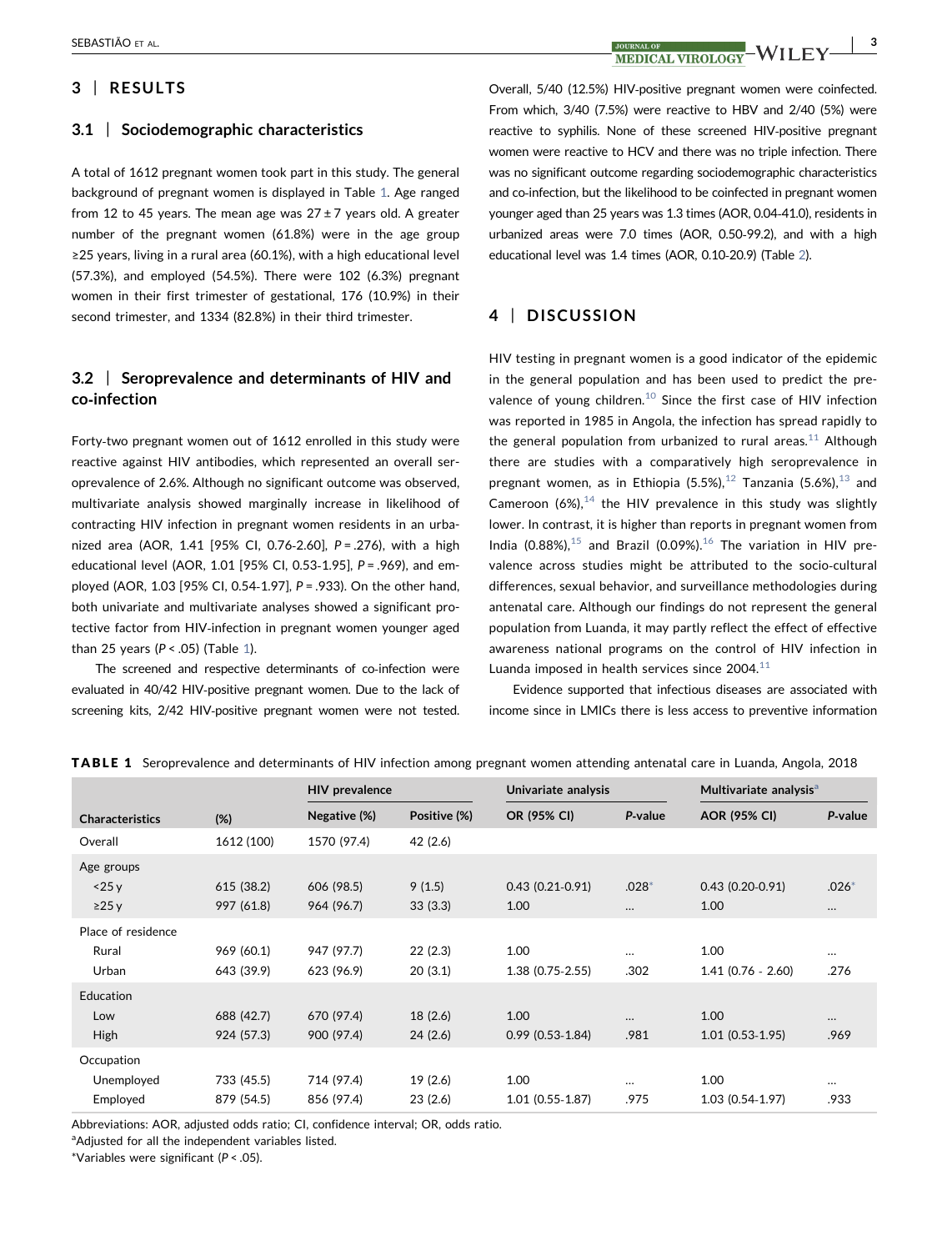<span id="page-3-0"></span>

|  |  |  | TABLE 2 Determinants of co-infection among HIV-infected pregnant women attending antenatal care in Luanda, Angola, 2018 (N = 40) |  |  |
|--|--|--|----------------------------------------------------------------------------------------------------------------------------------|--|--|
|--|--|--|----------------------------------------------------------------------------------------------------------------------------------|--|--|

|                        | <b>HBV</b> |            | <b>Syphilis</b> |            | Univariate analysis |          | Multivariate analysis <sup>a</sup> |          |
|------------------------|------------|------------|-----------------|------------|---------------------|----------|------------------------------------|----------|
| <b>Characteristics</b> | No (%)     | Yes $(\%)$ | No (%)          | Yes $(\%)$ | OR (95% CI)         | P-value  | <b>AOR (95% CI)</b>                | P-value  |
| Overall                | 37 (92.5)  | 3(7.5)     | 38 (95.0)       | 2(5.0)     |                     |          |                                    |          |
| Age groups             |            |            |                 |            |                     |          |                                    |          |
| < 25 y                 | 7(87.5)    | 1(12.5)    | 8 (100)         | 0(0.0)     | $1.00(0.96-0.4)$    | 1.000    | $1.33(0.04-41.0)$                  | .868     |
| $\geq$ 25 y            | 30(93.8)   | 2(6.3)     | 30(93.8)        | 2(6.3)     | 1.00                | $\cdots$ | 1.00                               | $\cdots$ |
| Place of residence     |            |            |                 |            |                     |          |                                    |          |
| Rural                  | 19 (95.0)  | 1(5.0)     | 20 (100)        | 0(0.0)     | 1.00                | $\cdots$ | 1.00                               | $\cdots$ |
| Urban                  | 18 (90.0)  | 2(10.0)    | 18 (90.0)       | 2(10.0)    | 4.75 (0.48-46.9)    | .182     | 7.01 (0.50-99.2)                   | .150     |
| <b>Education</b>       |            |            |                 |            |                     |          |                                    |          |
| Low                    | 15 (88.2)  | 2(11.8)    | 16 (94.1)       | 1(5.9)     | 1.00                | $\cdots$ | 1.00                               | $\cdots$ |
| High                   | 22 (95.7)  | 1(4.3)     | 22 (95.7)       | 1(4.3)     | $0.44(0.07-3.01)$   | .406     | $1.44(0.10-20.9)$                  | .790     |
| Occupation             |            |            |                 |            |                     |          |                                    |          |
| Unemployed             | 15 (83.3)  | 3(16.7)    | 16 (88.9)       | 2(11.1)    | 1.00                | $\cdots$ | 1.00                               | $\cdots$ |
| Employed               | 22 (100)   | 0(0.0)     | 22 (100)        | 0(0.0)     | $0.0 (0.0 - 0.0)$   | .998     | $0.0 (0.0 - 0.0)$                  | .998     |

Abbreviations: AOR, adjusted odds ratio; CI, confidence interval; HBV, hepatitis B virus; OR, odds ratio.

<span id="page-3-1"></span><sup>a</sup>Adjusted for all the independent variables listed.

and healthcare. $1$  Moreover, the inequality of resource distribution in the population unemployed and with low educational levels lead to risky sexual behavior and an increase in infectious diseases. In our multivariate analysis, there is evidence that the overall HIV prevalence in pregnant women from Luanda is related to advanced aged, local of residence, educational levels, and occupation. Moreover, favorable results to HIV infection were observed in pregnant women younger aged than 25 years (AOR, 0.43,  $P = .026$ ) (Table [1\)](#page-2-0). In contrast, pregnant women older-aged than 24 years from Cameroon, $17$ South Africa,  $18$  and Rwanda,  $19$  were more likely to be infected with HIV. Increased HIV prevalence in adult women may have been exacerbated by low education, low access to health care, and unemployment. We found that pregnant women resident in urbanized areas, with a low educational level, and unemployed are less likely to visit an antenatal hospital, making these a vulnerable group for infectious diseases (Table [1\)](#page-2-0). Consistent with our results, high HIV prevalence was reported in pregnant women from urbanized areas in the Democratic Republic of the Congo,  $20$  and Tanzania,  $13$  but different results were reported in Rwanda,<sup>19</sup> Cameroon,<sup>17</sup> and Ethiopia.<sup>21</sup> In contrast with our results, low HIV prevalence was observed in pregnant women with a high educational level in the USA, $^{22}$  $^{22}$  $^{22}$  and China. $^{23}$ 

The high prevalence of HIV/HBV co-infection observed is not surprising since the HIV/HBV co-infection in sub-Saharan Africa is estimated at 6% to 25%.<sup>[24](#page-5-0)</sup> However, a high HIV/HBV co-infection in pregnant women suggests a potential source for the spread of viral infections in Luanda. Our findings are consistent with those reported in HIV-positive pregnant women from Cameroon (7.7%), $^{25}$  $^{25}$  $^{25}$  higher than to reported in Nigeria (0.5%),  $26$  Botswana (3.1%),  $27$  Rwanda  $(4.1\%)$ ,<sup>[19](#page-5-0)</sup> and Sudan (5.6%),<sup>[28](#page-5-0)</sup> but is lower than that reported in Ethiopia ([12](#page-4-0).1%),<sup>12</sup> and Ghana (14.9%).<sup>29</sup> The proportion of HIV/HCV co‐infection observed in our cohort was compared to reported in southern (3.3%) and north (42.3%) of sub-Saharan Africa, $30$  and European countries (12.3%). $31$  Most of the time, high HIV/HBV coinfection is attributed to the fact they share mutual routes of transmission. The low prevalence of HCV in our study may be explained by the fact these infections were evaluated exclusively in HIV‐infected pregnant women or by the effectiveness of serological rapid diagnostic tests. On the other hand, the prevalence of syphilis was high to that reported in HIV‐positive pregnant women from Uganda  $(0.52\%)^{32}$  $(0.52\%)^{32}$  $(0.52\%)^{32}$  and Tanzania  $(0.9\%)^{33}$  $(0.9\%)^{33}$  $(0.9\%)^{33}$ 

Although there was no evidence to suggest a significant association, it is worth noting that most cases of co-infections were observed in pregnant women older‐aged than 24 years, from urbanized areas, with low educational and unemployed (Table [2\)](#page-3-0). The high concentration of key populations such as sex workers, injecting drug users and men who have sex with men in urbanized settings may explain the high risk of the spread of infectious diseases in urbanized areas compared to the rural areas. Our findings suggest that efforts to prevent the spread of infectious diseases should begin in urbanized areas and expand into rural areas. Additionally, HBV vaccination strategies and screen of syphilis should be widely applied regardless of HIV prevention strategies.

This study has some potential limitations. First, the study was cross‐sectional which limited the ability to examine causal relationships and not entirely represent the whole population in Luanda or pregnant women in other regions from Angola. Besides that, out of forty‐two HIV‐positive pregnant women, two were not screened for co-infection due to the lack of serologic tests at the time of the research, and the lower number of coinfected pregnant women limit a robust analysis. Second, HBV, HCV, and syphilis infection have been evaluated only in HIV‐positive pregnant women. Third, a possible underestimation of the prevalence of the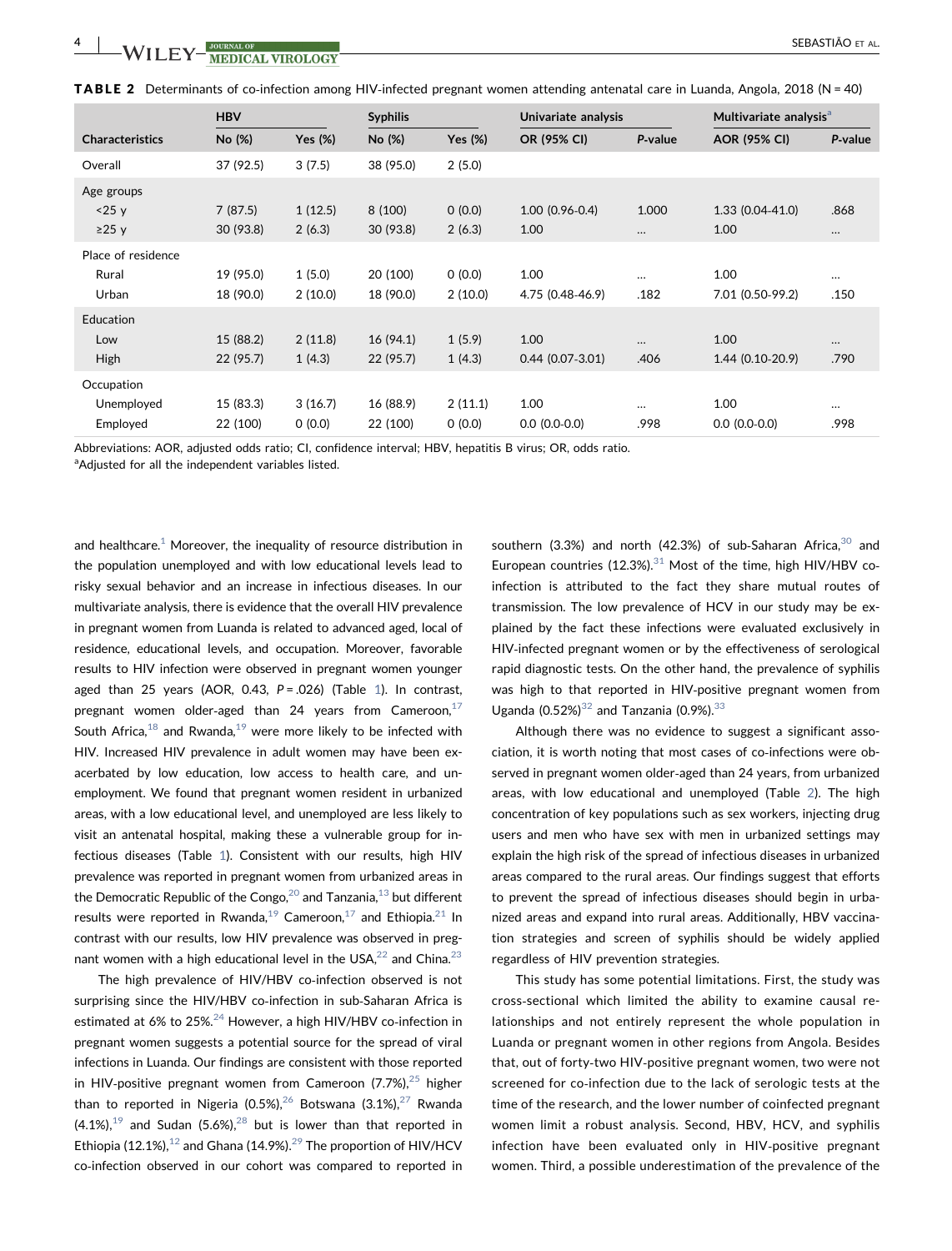evaluated markers should be considered since rapid diagnostic tests less sensitive than enzyme‐linked immunosorbent assay (ELISA) or PCR were used to screen HBV, HCV, and syphilis. Fourth, HIV‐RNA viral load and detection of other important markers of HBV, HCV, and syphilis were not determined because of the lack of laboratory setup. Despite these shortcomings, our findings provide important data on the epidemiology of infectious diseases in pregnant women from Luanda. Thus, further studies using ELISA or PCR tests for screening infectious diseases should be conducted in the larger population of different groups and communities of Angola. Besides, further studies on demographic and behavioral risk factors (eg, clinical/medical related factors) that influence the emergence and spread of infectious diseases in pregnant women should be carried out in Angola.

In summary, this study showed that HIV, HBV, and syphilis infections are important public health issues in pregnant women from Luanda that need to be addressed, while HCV infection does not seem to be the public health burden particularly among women living with HIV infection. Older‐aged, urbanized areas, low educational levels, and unemployed were vulnerable groups. Our findings suggest that is crucial an integrated screened during antenatal care to avoid maternal transmission and the eventual adverse effects on neonates in Luanda. Moreover, health education about the routes of transmission and prevention should be given to reduce the spread of infectious diseases, particularly in pregnant women from urbanized settings.

#### ACKNOWLEDGMENTS

We would like to express our gratitude to the pregnant women for their participation, as well as collaborating with staff of INIS, INLS, ISCISA/Agostinho Neto University, and Lucrecia Paim Maternity. CSS was awarded a PhD scholarship (grant number SFRH/BD/135296/ 2017) from the PGCD and the FCT. Moreover, the contributions of Dr. Castigo Levita, Moisés Dembo, Pedro Castelo, Maria Afonso, Idalina Luamba, Ludovina Bartolomeu, Ricardo Mucusa, and Valter Nuaila are duly acknowledged. This study has been supported by a PhD grant from the Postgraduate Science for Development Program (PGCD) and the Foundation for Science and Technology (FCT), awarded to CSS (grant number SFRH/BD/135296/2017). The supporting institutions had no role in the design of the study and data collection, analysis, interpretation of data, preparation of the manuscript, or decision to publish.

#### CONFLICT OF INTERESTS

The authors declare that there are no conflict of interests.

### AUTHOR CONTRIBUTIONS

CSS, JM, and MB had full access to all of the data in the study. CSS, JM, and MB take responsibility for the study concept, design, integrity of the data, and the accuracy of the data analysis. CSS performed serological and molecular screening. CSS, DJ, and MM contributed to mobilization, data collection, and technical support. JM, ZN, and MB contributed to administrative support, supervised data collection, and fieldwork. CSS drafted the original draft. CSS,

<span id="page-4-0"></span>SEBASTIÃO ET AL.  $\frac{3000 \text{ NADICAL OF}}{M \text{EDICAL VIBOT OCV}}$   $\frac{1}{\sqrt{5000 \text{ NADICAL VIBOT OCV}}}$   $\frac{1}{\sqrt{5}}$ 

MB, and JM were responsible for statistical analysis and interpretation. CSS, MB, JM, and ZN conducted a critical revision of the manuscript for intellectual content. All authors read and approved the final manuscript for publication.

# ORCID

Miguel Brito **b** <http://orcid.org/0000-0001-6394-658X>

### **REFERENCES**

- 1. Hogben M, Leichliter JS. Social determinants and sexually transmitted disease disparities. Sex Transm Dis. 2008;35(suppl):S13‐S18. [https://](https://doi.org/10.1097/olq.0b013e31818d3cad) [doi.org/10.1097/olq.0b013e31818d3cad](https://doi.org/10.1097/olq.0b013e31818d3cad)
- 2. Unaids. Unaids Data 2019. Unaids. 2019.
- 3. WHO. Executive summary ‐ Global hepatitis report, 2017. World Heal Organ. 2017.
- 4. Kojima N, Klausner JD. An update on the Global Epidemiology of Syphilis. Curr Epidemiol Rep. 2018;5:24‐38. [https://doi.org/10.1007/](https://doi.org/10.1007/s40471-018-0138-z) [s40471-018-0138-z](https://doi.org/10.1007/s40471-018-0138-z)
- 5. WHO. Mothe‐To‐Child Transmission Of HIV, 1‐2. 2017.
- 6. World Health Organization. Surveillance carried out in six provinces shows that hiv spread in Angola can be controlled. 2003:1‐2.
- 7. Bärnighausen T, Hosegood V, Timaeus IM, Newell M. The socioeconomic determinants of HIV incidence: evidence from a longitudinal, population‐based study in rural South Africa. Victoria. 2010;21(suppl 7): 1‐17. <https://doi.org/10.1097/01.aids.0000300533.59483.95>
- 8. National Institute of Fighting against AIDS. Normas De Tratamento Antirretroviral. 2015:159.
- 9. Sebastião CS, Neto Z, de Jesus CS, et al. Genetic diversity and drug resistance of HIV‐1 among infected pregnant women newly diagnosed in Luanda, Angola. PLoS One. 2019;14:1‐10. [https://doi.org/10.](https://doi.org/10.1371/journal.pone.0225251) [1371/journal.pone.0225251](https://doi.org/10.1371/journal.pone.0225251)
- 10. Zaba B, Boerma T, White R. Monitoring the AIDS epidemic using HIV prevalence data among young women attending antenatal clinics: prospects and problems. AIDS. 2000;14(11):1633‐1645. [https://doi.](https://doi.org/10.1097/00002030-200007280-00020) [org/10.1097/00002030-200007280-00020](https://doi.org/10.1097/00002030-200007280-00020)
- 11. National Institute of Fighting against AIDS. Plano Estratégico Nacional Para o Controlo das Infecções de Transmissão Sexual, VIH e SIDA Instituto Nacional de Luta Contra a Sida. 2006.
- 12. Kassa D, Gebremichael G, Tilahun T, et al. Prevalence of sexually transmitted infections (HIV, hepatitis B virus, herpes simplex virus type 2, and syphilis) in pregnant women in Ethiopia: trends over 10 years (2005‐2014). Int J Infect Dis. 2019;79:50‐57. [https://doi.org/](https://doi.org/10.1016/j.ijid.2018.11.009) [10.1016/j.ijid.2018.11.009](https://doi.org/10.1016/j.ijid.2018.11.009)
- 13. Manyahi J, Jullu BS, Abuya MI, et al. Prevalence of HIV and syphilis infections among pregnant women attending antenatal clinics in Tanzania, 2011 disease epidemiology‐infectious. BMC Public Health. 2015;15(1):1‐9. <https://doi.org/10.1186/s12889-015-1848-5>
- 14. Dionne‐Odom J, Mbah R, Rembert NJ, et al. Hepatitis B, HIV, and syphilis seroprevalence in pregnant women and blood donors in Cameroon. Infect Dis Obstet Gynecol. 2016;2016:1‐8. [https://doi.org/](https://doi.org/10.1155/2016/4359401) [10.1155/2016/4359401](https://doi.org/10.1155/2016/4359401)
- 15. Gupta S, Gupta R, Singh S. Seroprevalence of HIV in pregnant women in North India: a tertiary care hospital based study. BMC Infect Dis. 2007;7:4‐8. <https://doi.org/10.1186/1471-2334-7-133>
- 16. Costa ZB, Machado GC, Avelino MM, et al. Prevalence and risk factors for Hepatitis C and HIV‐1 infections among pregnant women in Central Brazil. BMC Infect Dis. 2009;9:1‐9. [https://doi.org/10.1186/](https://doi.org/10.1186/1471-2334-9-116) [1471-2334-9-116](https://doi.org/10.1186/1471-2334-9-116)
- 17. Anoubissi JdeD, Gabriel EL, Nde CK, et al. Factors associated with risk of HIV‐infection among pregnant women in Cameroon: evidence from the 2016 National Sentinel Surveillance Survey of HIV and syphilis. PLoS One. 2019;14(4):1‐10. [https://doi.org/10.1371/journal.pone.](https://doi.org/10.1371/journal.pone.0208963) [0208963](https://doi.org/10.1371/journal.pone.0208963)